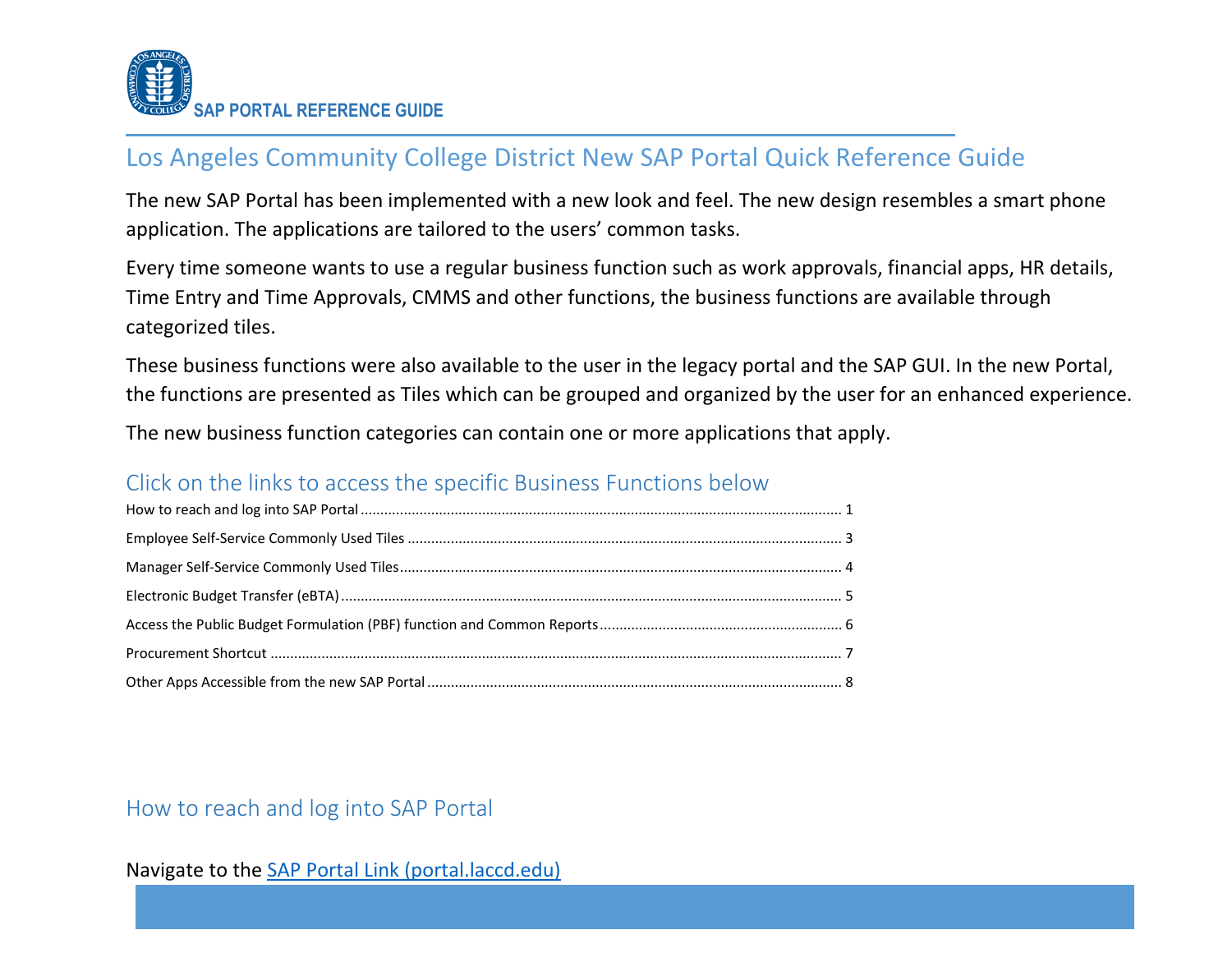

# Enter your SAP Credentials:

| <b>LACCD</b>                                                                                                |
|-------------------------------------------------------------------------------------------------------------|
| User*<br>Password *                                                                                         |
| Log On                                                                                                      |
| Instructions on how to retrieve SAP User Id/Reset Password                                                  |
| . If you forgot your Password or Unlock your Password click here<br>. If you forgot your User Id click here |
| <b>Help Section</b>                                                                                         |
| • For General Help click here<br>• For Application Help click here                                          |
|                                                                                                             |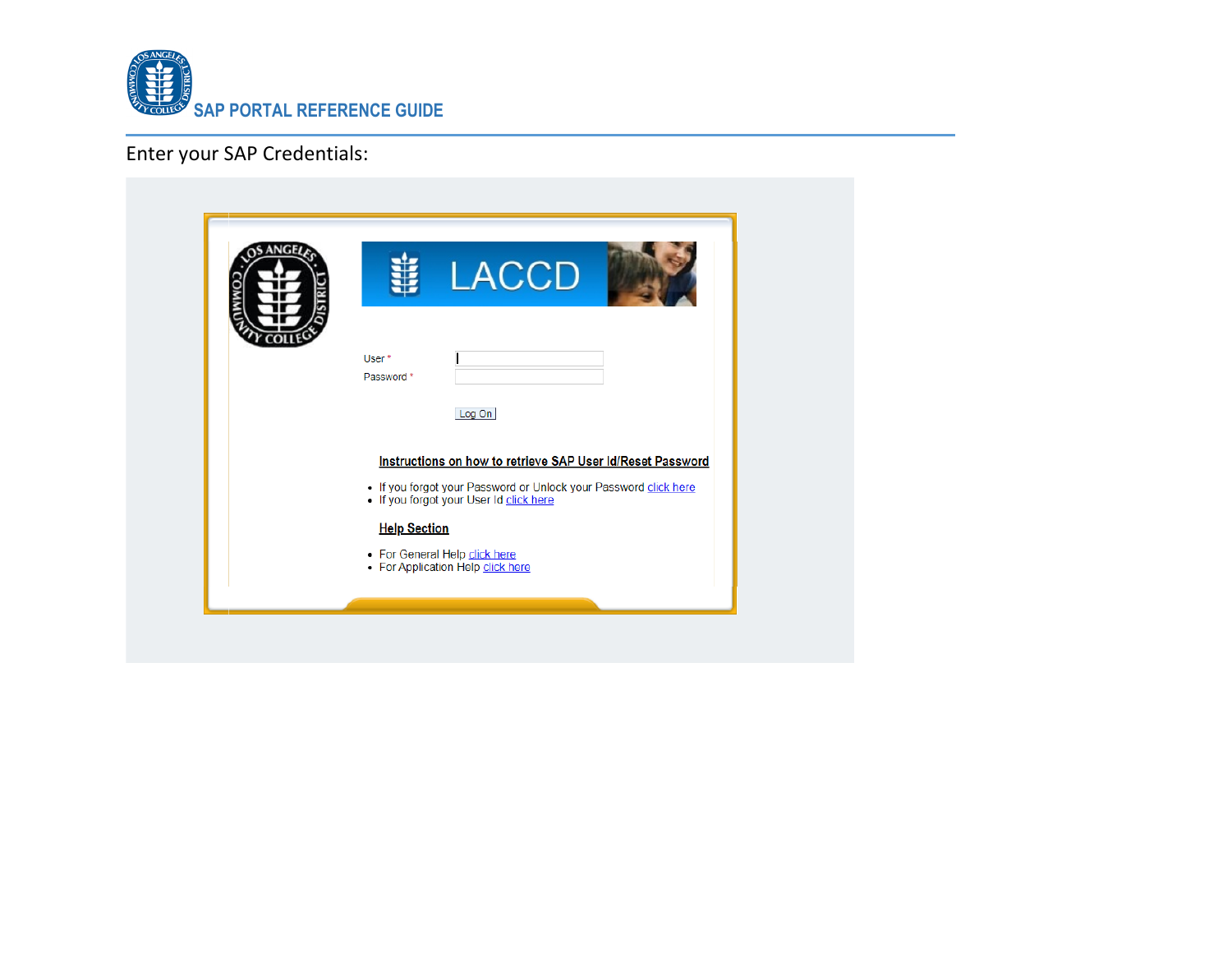

### <span id="page-2-0"></span>Employee Self-Service Commonly Used Tiles

- The self-service Portal retains many of the employee business functions available through the SAP GUI but with easily accessible tiles.

| <b>Employee Services</b>          | <b>Manager Services</b>           | <b>Design Collaboration/cFolders</b> |                                     | <b>Electronic Budget Transfer [eBTA]</b> |                                             | Institutional Effectiveness System       |
|-----------------------------------|-----------------------------------|--------------------------------------|-------------------------------------|------------------------------------------|---------------------------------------------|------------------------------------------|
| Universal Worklist                | My Quota<br>Statement             | My Email Address<br>List             | My Health Plan<br>Calculator        | Report Birth of<br>Child                 | Elect Online W2                             | View Online W2                           |
| ÷                                 |                                   | EMAIL                                |                                     | 47                                       |                                             |                                          |
| Work Schedule                     | Time Accounts                     | Time Statement                       | New Time Sheet<br>Entry 'Daily'     | New Time Sheet<br>Entry 'Weekly'         | My Personal Data                            | My Address                               |
|                                   | $\bullet$                         |                                      | $\bullet$                           |                                          | $\bullet$                                   |                                          |
| My Ethnicity<br>Information       | My Emergency<br>Contact           | My Benefits<br>Statement             | View My Paystub                     | My Beneficiaries                         | Vision Resource<br>Center                   |                                          |
|                                   |                                   |                                      | a<br>Se                             | $\mathcal{L}$                            | <b>VRC</b>                                  |                                          |
|                                   |                                   |                                      |                                     |                                          |                                             |                                          |
| My Quota<br>Statement             | New Time Sheet<br>Entry 'Weekly'  | View My Paystub                      |                                     | View Online W2                           | Time Statement                              | Vision Resource<br>Center                |
|                                   |                                   |                                      | а<br>Сп                             | 一                                        |                                             | <b>VRC</b>                               |
| Access your time<br>quota details | Submit your<br><b>Weekly Time</b> |                                      | View your Paystub<br>W <sub>2</sub> | Get access to your                       | Access your<br>submitted time<br>statements | Professional<br>Development<br>Resources |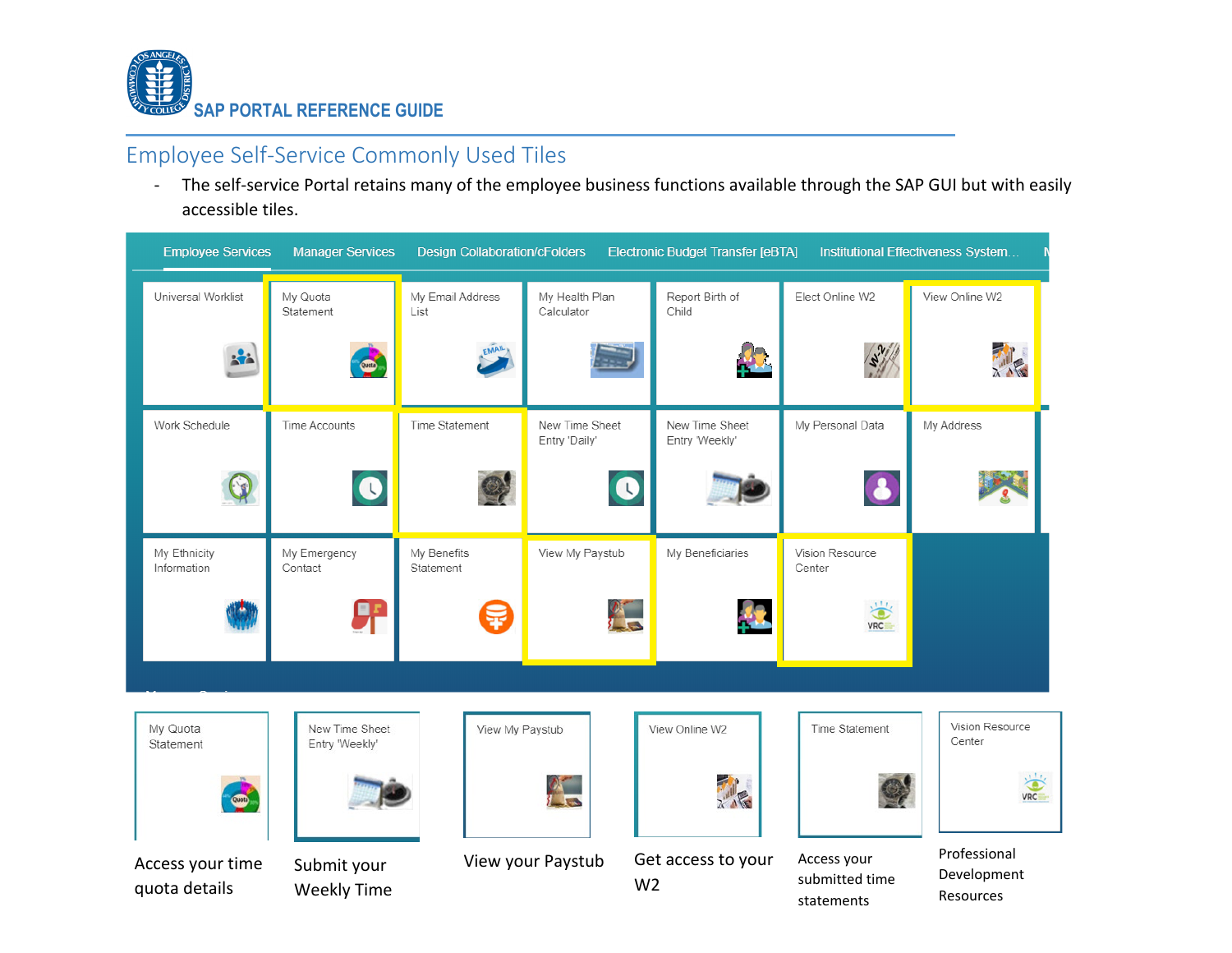

# <span id="page-3-0"></span>Manager Self-Service Commonly Used Tiles

- The self-service Portal allows Managers access to their commonly used business functions

| mployee Services                                | <b>Manager Services</b>                 | <b>Design Collaboration/cFolders</b>   |                                                 | <b>Electronic Budget Transfer [eBTA]</b> | Institutional Effectiveness System |
|-------------------------------------------------|-----------------------------------------|----------------------------------------|-------------------------------------------------|------------------------------------------|------------------------------------|
| Universal Worklist                              | Time Sheet<br>Approval (New**)          | Team Absence<br>Calendar               | Employee<br>Information                         | My Team                                  | Attendance Detail                  |
| ÷.                                              | C                                       | <b>THE</b>                             | $\blacktriangle$                                |                                          |                                    |
| Time Sheet<br>Approval (New**)<br>$\bullet$     | Team Absence<br>Calendar<br><b>Till</b> | Attendance Detail                      | My Team                                         |                                          |                                    |
| Approve your teams<br>work hours<br>submissions | Review your team<br>absence calendar    | View your team's<br>attendance details | View details<br>regarding your<br>assigned team |                                          |                                    |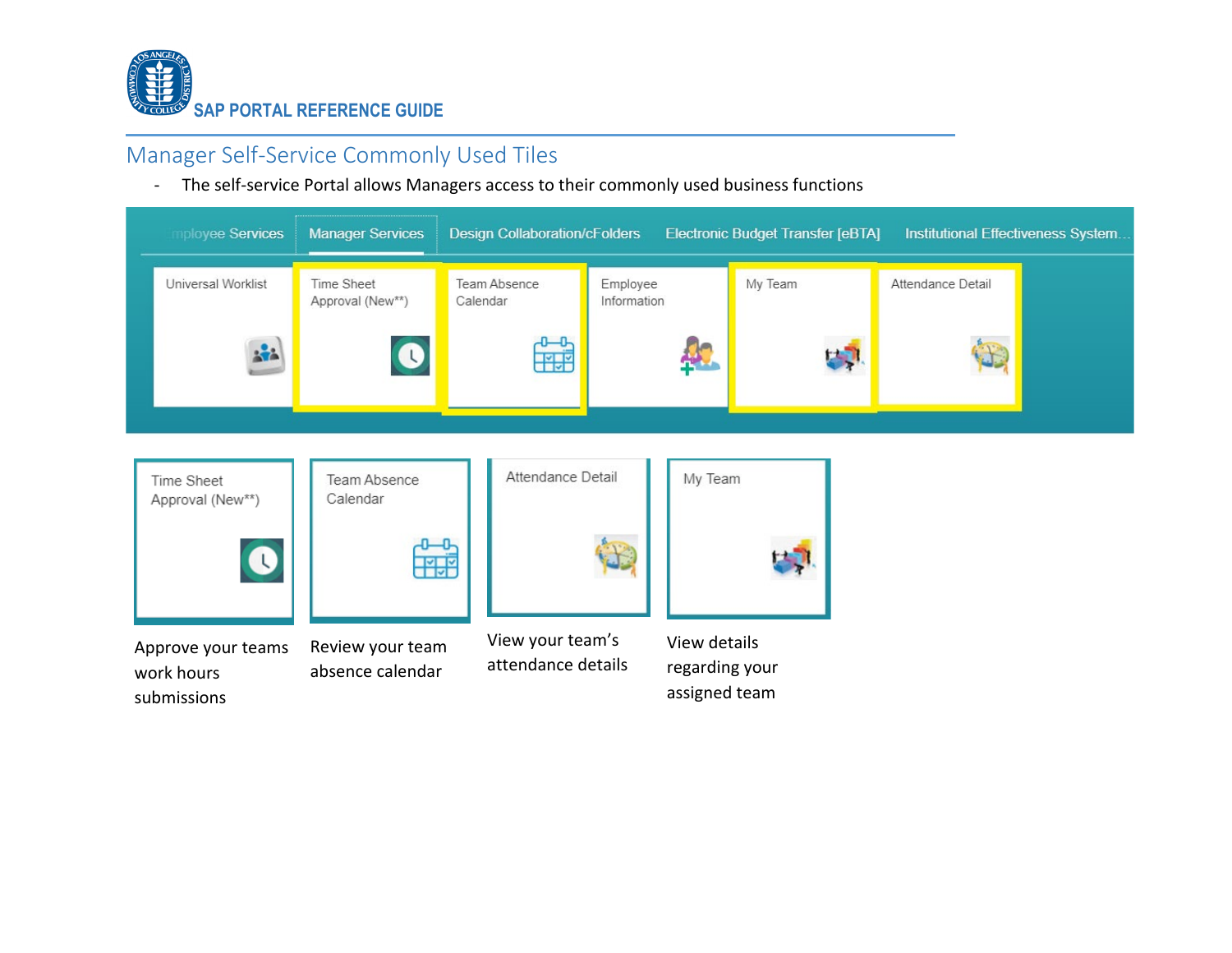

## <span id="page-4-0"></span>Electronic Budget Transfer (eBTA)

- The portal allows users to also perform electronic budget transfers as they would using the SAP GUI. The eBTA common tiles are below.





access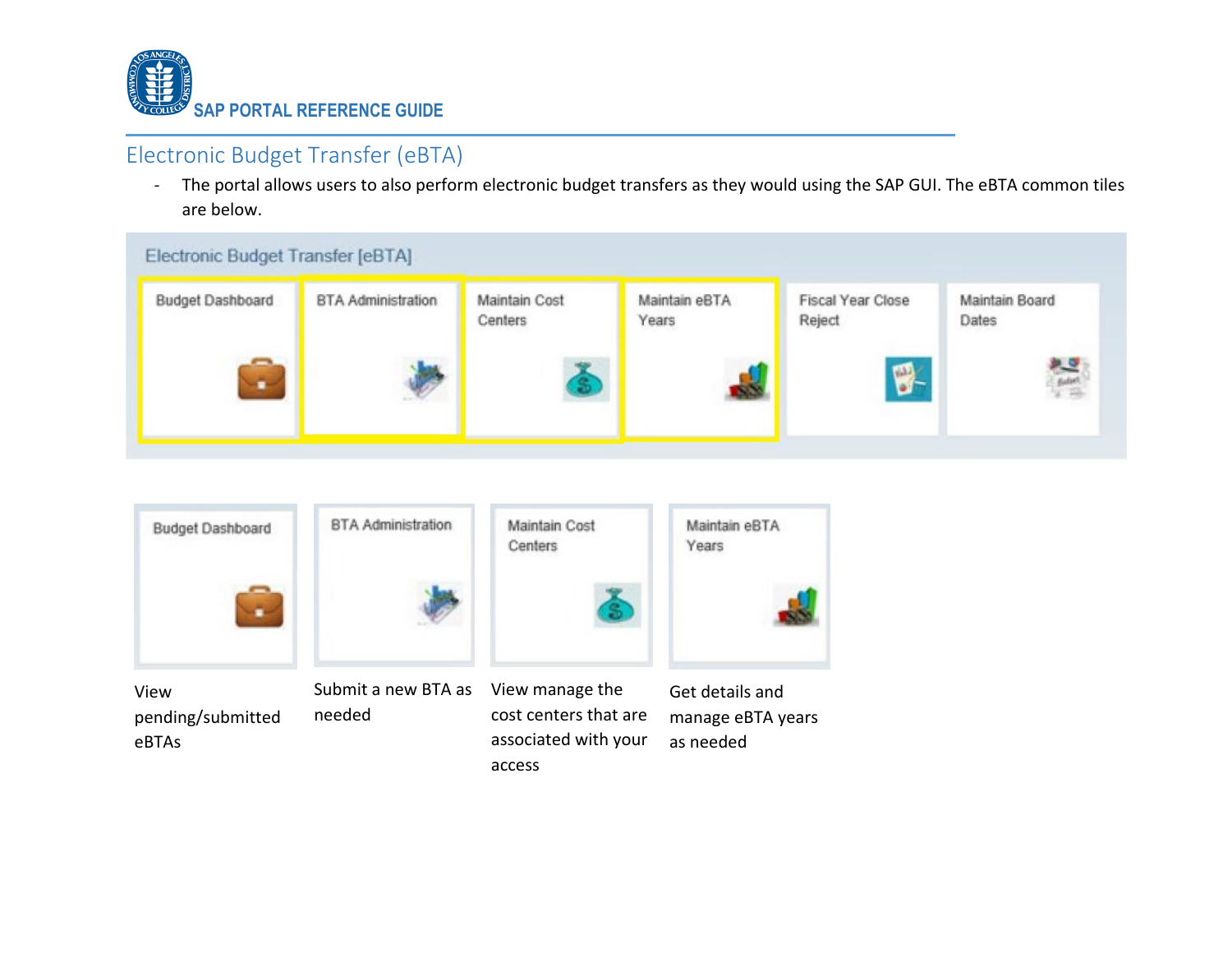

# <span id="page-5-0"></span>Access the Public Budget Formulation (PBF) function and Common Reports

- Through the new SAP portal, users are able to access the PBF function and have the ability to pull various pre-configured reports.

| <b>Public Budget Formulation [PBF]</b>                            |                                                |                                                |                                            |                                        |                                                                                                                                                                 |
|-------------------------------------------------------------------|------------------------------------------------|------------------------------------------------|--------------------------------------------|----------------------------------------|-----------------------------------------------------------------------------------------------------------------------------------------------------------------|
| <b>Public Budget</b><br>Formulation                               |                                                |                                                |                                            |                                        |                                                                                                                                                                 |
|                                                                   |                                                |                                                |                                            |                                        |                                                                                                                                                                 |
| <b>Reports</b>                                                    |                                                |                                                |                                            |                                        |                                                                                                                                                                 |
| <b>BW Reports Menu</b>                                            | f01 - Budget<br>Availability By Fund<br>Center | f07 - Budget and<br><b>Expense History</b>     | f07 - Expense By<br>Month                  | f09 - Monthly<br>Accounting<br>Summary |                                                                                                                                                                 |
| <b>Public Budget</b><br>Formulation                               | <b>BW Reports Menu</b>                         | f01 - Budget<br>Availability By Fund<br>Center | f07 - Budget and<br><b>Expense History</b> | f07 - Expense By<br>Month              | f09 - Monthly<br>Accounting<br>Summary                                                                                                                          |
| This tile gives you direct<br>access to the LACCD PBF<br>Function | Directly access the<br>reports menu from       | Summary                                        |                                            |                                        | Access to a variety of pre-configured reports as you would through the SAP GUI.<br>Such as f01, f07-Budget Expense History and by month, f09-Monthly Accounting |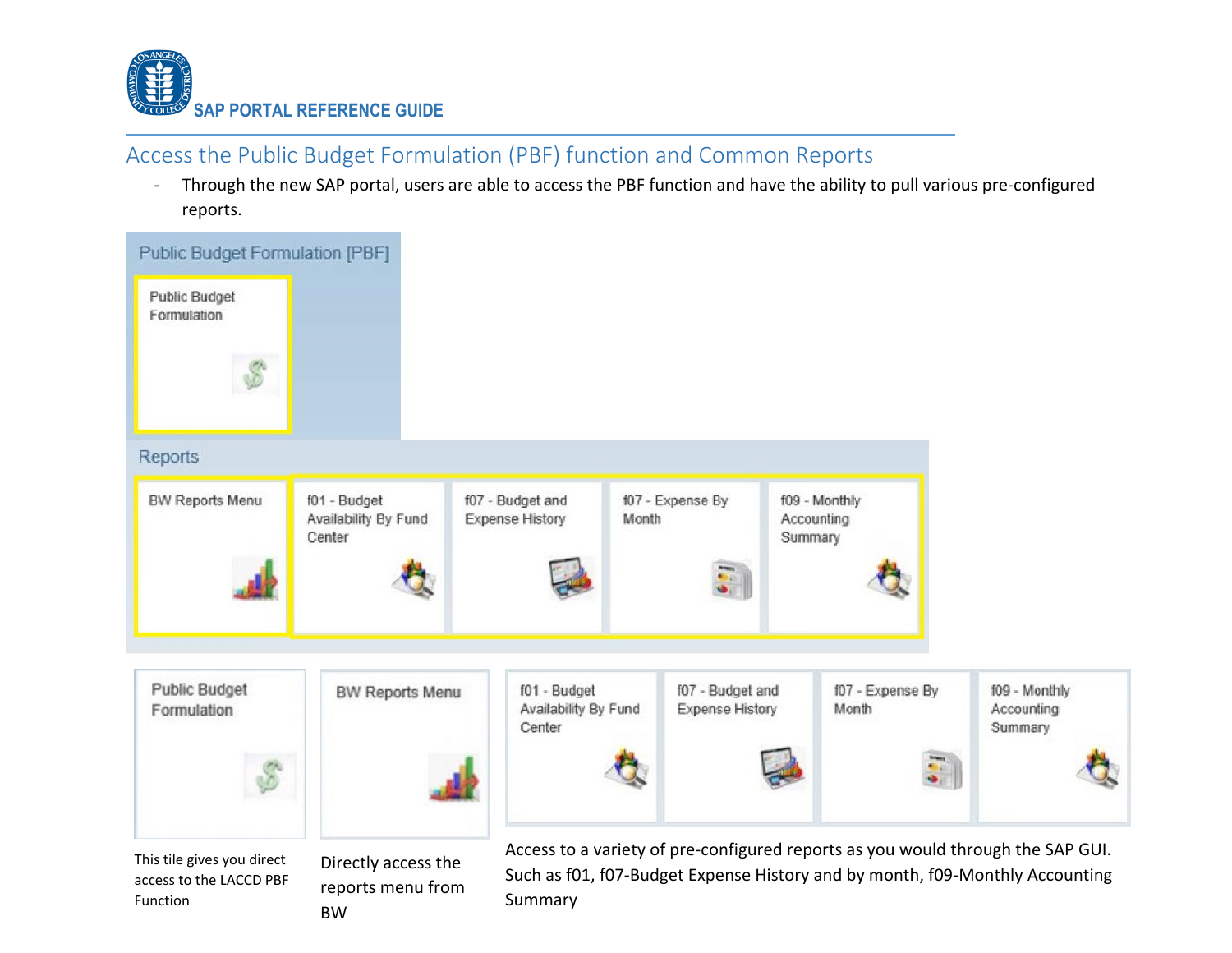

#### <span id="page-6-0"></span>Procurement Shortcut



Users with procurement function security will have access to the Procurement Simplified Screen. This will launch the procurement services portal.

Users can perform the following functions here:

- 1. Vendor/Supplier lookup
- 2. PO lookup
- 3. PR and PO approval only
- 4. Quick Invoice lookup

| $\bullet$ Go                               |                        |                                          |                                       |                             |
|--------------------------------------------|------------------------|------------------------------------------|---------------------------------------|-----------------------------|
| Vendor                                     | <b>By Supplier</b>     | <b>Display Procurement Data</b>          | <b>Display Vendor</b>                 |                             |
| <b>Net Value</b><br><b>Delivery Amount</b> |                        |                                          | <b>EXCELL</b><br>aoon<br><b>AVERA</b> | <b>Procurement Services</b> |
| <b>Invoice Amount</b>                      | Approve Purchase Order | 日期                                       | Approve Purchase Requestion           | R                           |
| Quick View                                 |                        | <b>Procurement Policy and Procedures</b> |                                       |                             |
| $\Box$<br><b>Quick Lookup</b>              |                        |                                          |                                       |                             |